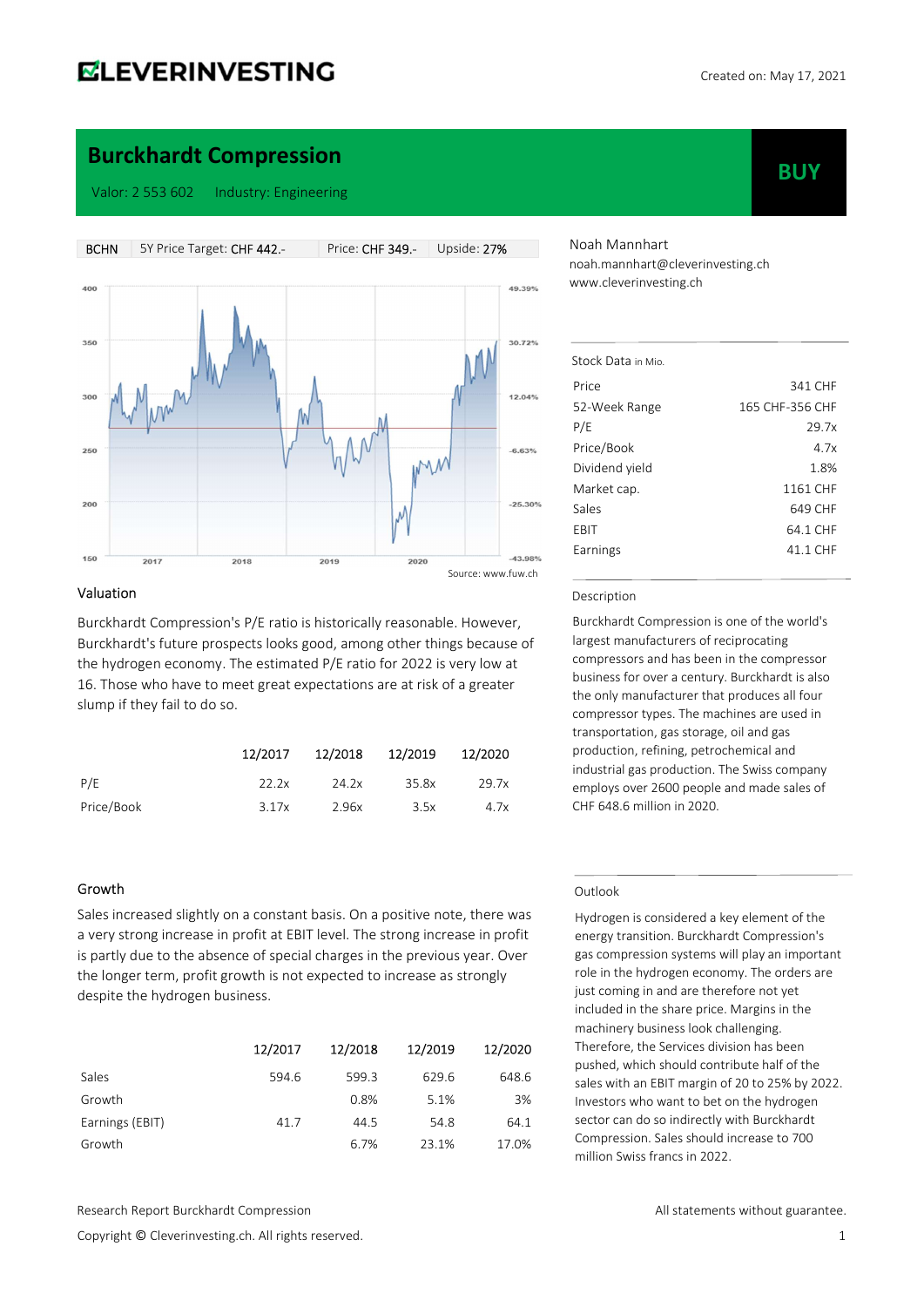# **ELEVERINVESTING**

#### Efficiency

The return on sales of 7.3% is a solid figure. It is very positive that the return on sales has been steadily increased. This means that the investments are also paying off. This can be further increased, by expanding the service business.

|                    | 12/2017 | 12/2018 | 12/2019 | 12/2020 |
|--------------------|---------|---------|---------|---------|
| Return on sales    | 4.9%    | 5.4%    | 6.3%    | 7.3%    |
| Sales per employee | 268'689 | 268'564 | 255'456 | 240'214 |

#### Profitability

The return on equity is a bit lower compared to Caterpillar, but this is due to the fact that Burckhardt Compression has twice as much equity. As with the other values, steady growth can be seen here as well.

|                  | 12/2017 | 12/2018 | 12/2019 | 12/2020 |
|------------------|---------|---------|---------|---------|
| Return on equity | 10%     | 9.2%    | 11.2%   | 15.9%   |
| e.g. Caterpillar | 5.5%    | 43.79%  | 41.8%   | 19.6%   |

#### Balance sheet quality

The equity ratio decreased. The somewhat lower equity ratio can be explained by the high investment costs in the machinery industry on the one hand and the various acquisitions on the other. However, liquidity in the amount of CHF 140 million is still ensured.

|                   | 12/2017 | 12/2018 | 12/2019 | 12/2020 |
|-------------------|---------|---------|---------|---------|
| Equity ratio      | 42.0%   | 40.7%   | 36%     | 34.1%   |
| Net. Liquidity    | 75.1    | 83.0    | 90.3    | 140.3   |
| Debt-equity ratio | 156%    | 167%    | 207%    | 231%    |

### SWOT-Analysis

| Strengths<br>• Market leader in the piston business.<br>Steadily increasing profit and profitability.<br>• Very long experience in the machinery industry.                           | Weaknesses<br><b>Equity has declined.</b><br>• Climate targets are leading to less demand in the oil<br>industry. But this change will take decades.<br>• Very cyclical business. |
|--------------------------------------------------------------------------------------------------------------------------------------------------------------------------------------|-----------------------------------------------------------------------------------------------------------------------------------------------------------------------------------|
| <b>Opportunities</b><br>• The hydrogen business offers many opportunities.<br>Investments made in recent years will soon pay off.<br>• The service business leads to higher margins. | <b>Threats</b><br>• Small trading volume.<br>The business is very capital-intensive. There is a risk<br>that new technologies will be more expensive than<br>planned.             |

Research Report Burckhardt Compression **All statements without guarantee.** All statements without guarantee.

Appointments

GA: 03.07.2021, Winterthur Year-end figures: 01.06.2021 Quarterly statement: 4.11.2021

### Website

https://www.burckhardtcompression.com/

Investor Relations Rolf Brändli Tel. 052 262 55 00 E-Mail: rolf.braendli@burckhardtcompression.com

Copyright © Cleverinvesting.ch. All rights reserved. 2